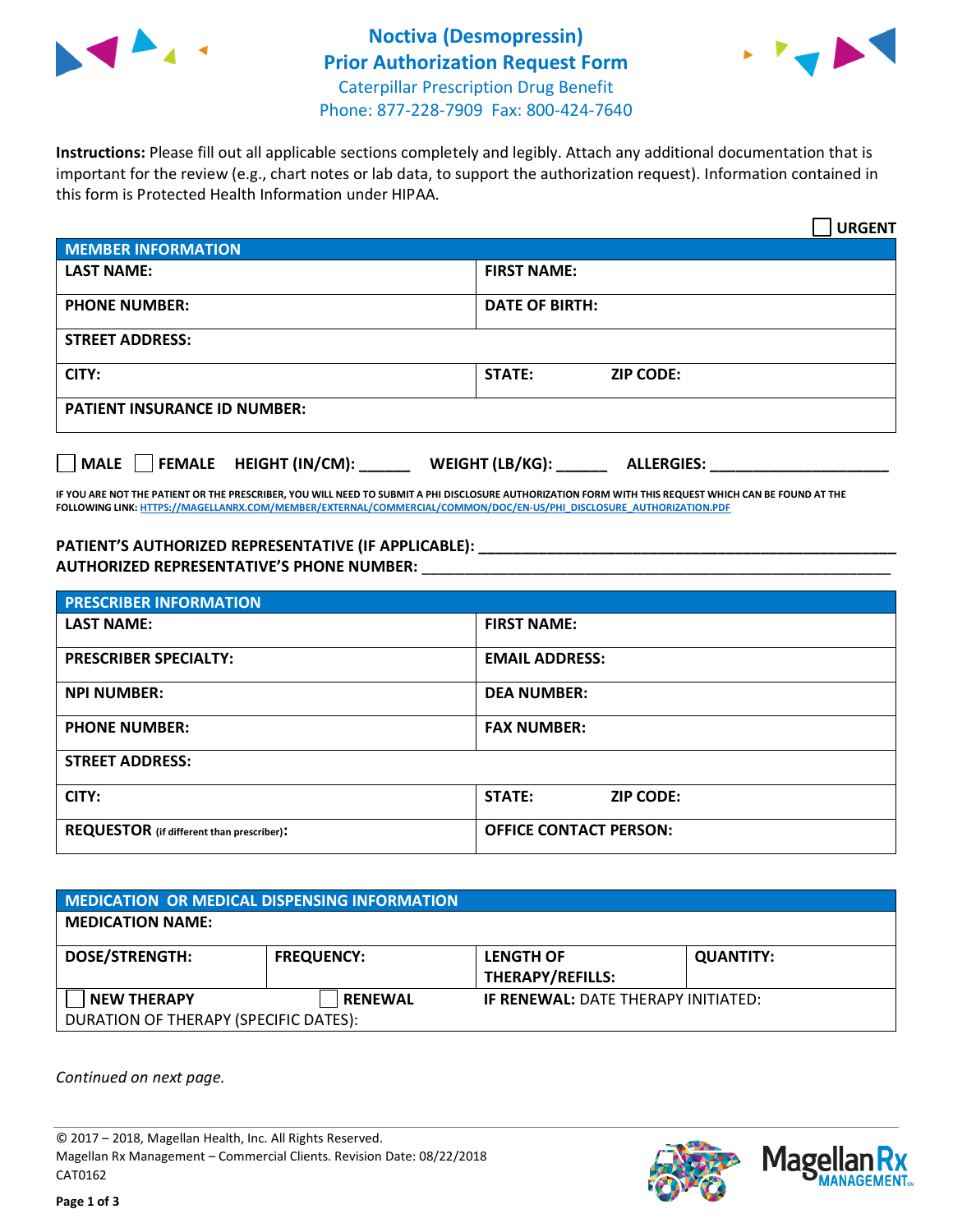



| MEMBER'S LAST NAME: NAME:                                                                                                                                                                                                      | MEMBER'S FIRST NAME:                                                                                                                                                                                                                                                                                                                                                                                                                                                                       |                                                                                                    |  |
|--------------------------------------------------------------------------------------------------------------------------------------------------------------------------------------------------------------------------------|--------------------------------------------------------------------------------------------------------------------------------------------------------------------------------------------------------------------------------------------------------------------------------------------------------------------------------------------------------------------------------------------------------------------------------------------------------------------------------------------|----------------------------------------------------------------------------------------------------|--|
| <b>MEDICATION/THERAPY (SPECIFY</b><br>DRUG NAME AND DOSAGE):                                                                                                                                                                   | 1. HAS THE PATIENT TRIED ANY OTHER MEDICATIONS FOR THIS CONDITION?<br><b>DURATION OF THERAPY (SPECIFY</b><br>DATES):                                                                                                                                                                                                                                                                                                                                                                       | YES (if yes, complete below)<br><b>NO</b><br><b>RESPONSE/REASON FOR</b><br><b>FAILURE/ALLERGY:</b> |  |
| <b>2. LIST DIAGNOSES:</b>                                                                                                                                                                                                      |                                                                                                                                                                                                                                                                                                                                                                                                                                                                                            | <b>ICD-10:</b>                                                                                     |  |
| □ Nocturnal polyuria                                                                                                                                                                                                           |                                                                                                                                                                                                                                                                                                                                                                                                                                                                                            |                                                                                                    |  |
| □ Other diagnosis:                                                                                                                                                                                                             | $ICD-10$                                                                                                                                                                                                                                                                                                                                                                                                                                                                                   |                                                                                                    |  |
| PRIOR AUTHORIZATION.<br><b>Clinical information:</b><br>(but not including) first void after rising in the morning? $\square$ Yes $\square$ No                                                                                 | 3. REQUIRED CLINICAL INFORMATION: PLEASE PROVIDE ALL RELEVANT CLINICAL INFORMATION TO SUPPORT A<br>Does the patient have an average of TWO or more urinary voids per night most nights starting after first sleep up to<br>Select if the patient's nocturnal polyuria based on a measured 24-hour fractionated urinary volume, is defined by                                                                                                                                               |                                                                                                    |  |
| one of the following:<br>age, as documented in a submitted lab report<br>older, as documented in a submitted lab report<br>Lab report must be submitted<br>Has the patient tried oral desmopressin? $\square$ Yes $\square$ No | $\Box$ A nighttime urinary volume, starting from the time of first sleep until (but not including) the time of first void<br>after rising in the morning, exceeding 20% of the 24-hour total urinary volume in people 50 years to 64 years of<br>$\Box$ A nighttime urinary volume, starting from the time of first sleep until (but not including) the time of first void<br>after rising in the morning, exceeding 33% of the 24-hour total urinary volume in people 65 years of age and |                                                                                                    |  |
| physician feels is important to this review?                                                                                                                                                                                   | Are there any other comments, diagnoses, symptoms, medications tried or failed, and/or any other information the                                                                                                                                                                                                                                                                                                                                                                           |                                                                                                    |  |
| information is received.                                                                                                                                                                                                       | Please note: Not all drugs/diagnosis are covered on all plans. This request may be denied unless all required<br>ATTESTATION: I attest the information provided is true and accurate to the best of my knowledge. I understand that<br>the Health Plan, insurer, Medical Group or its designees may perform a routine audit and request the medical<br>information necessary to verify the accuracy of the information reported on this form.                                              |                                                                                                    |  |
| Prescriber Signature or Electronic I.D. Verification:                                                                                                                                                                          |                                                                                                                                                                                                                                                                                                                                                                                                                                                                                            | Date:                                                                                              |  |
| and arrange for the return or destruction of these documents.                                                                                                                                                                  | CONFIDENTIALITY NOTICE: The documents accompanying this transmission contain confidential health information that is legally privileged. If<br>you are not the intended recipient, you are hereby notified that any disclosure, copying, distribution, or action taken in reliance on the contents<br>of these documents is strictly prohibited. If you have received this information in error, please notify the sender immediately (via return FAX)                                     |                                                                                                    |  |
| © 2017 - 2018, Magellan Health, Inc. All Rights Reserved.<br>Magellan Rx Management - Commercial Clients. Revision Date: 08/22/2018<br>CAT0162                                                                                 |                                                                                                                                                                                                                                                                                                                                                                                                                                                                                            | <b>Mage</b>                                                                                        |  |